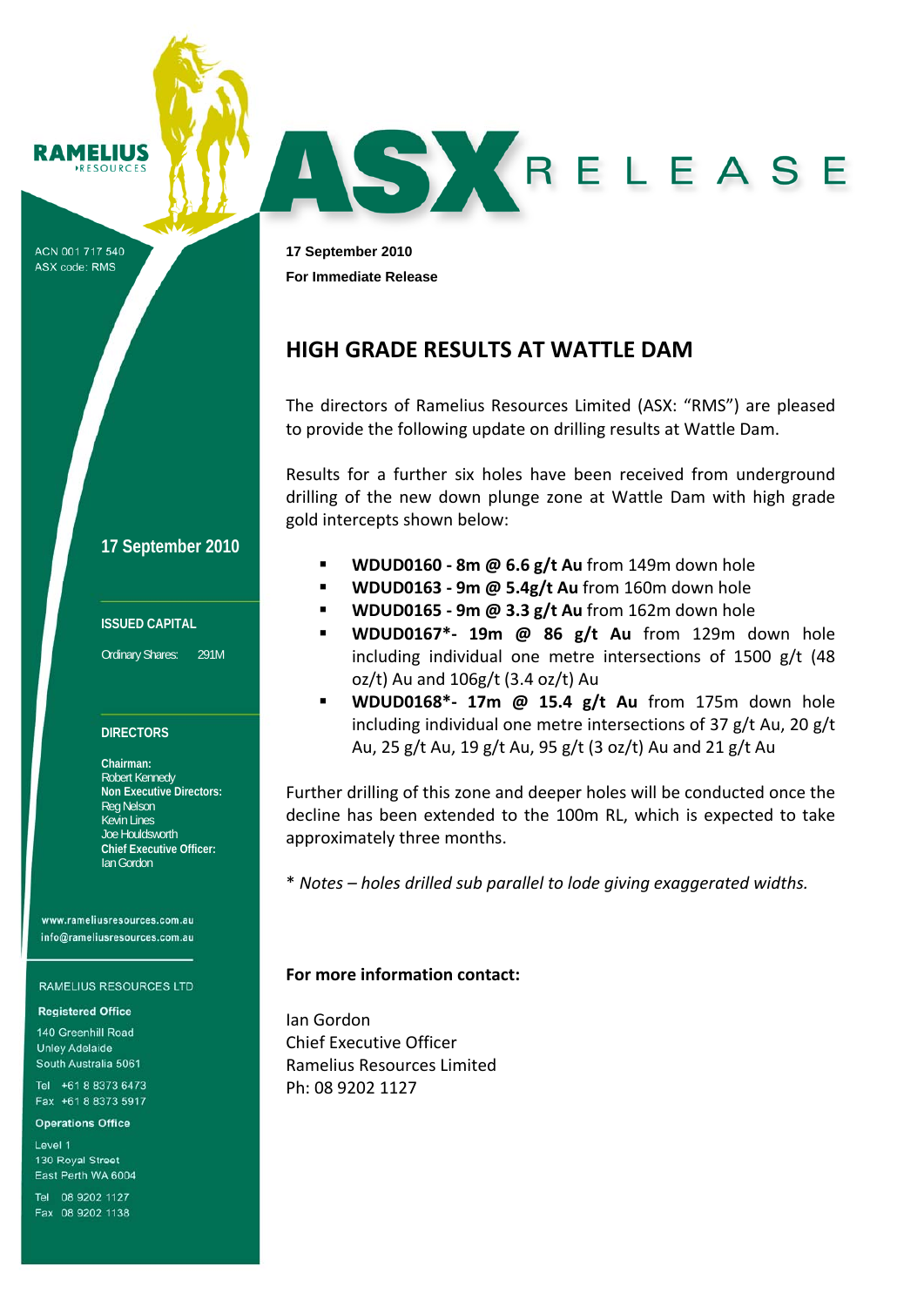



**Photograph 1: Visible gold in WDUD0167 which assayed 1500 g/t (48 oz/t) Au over 1m**